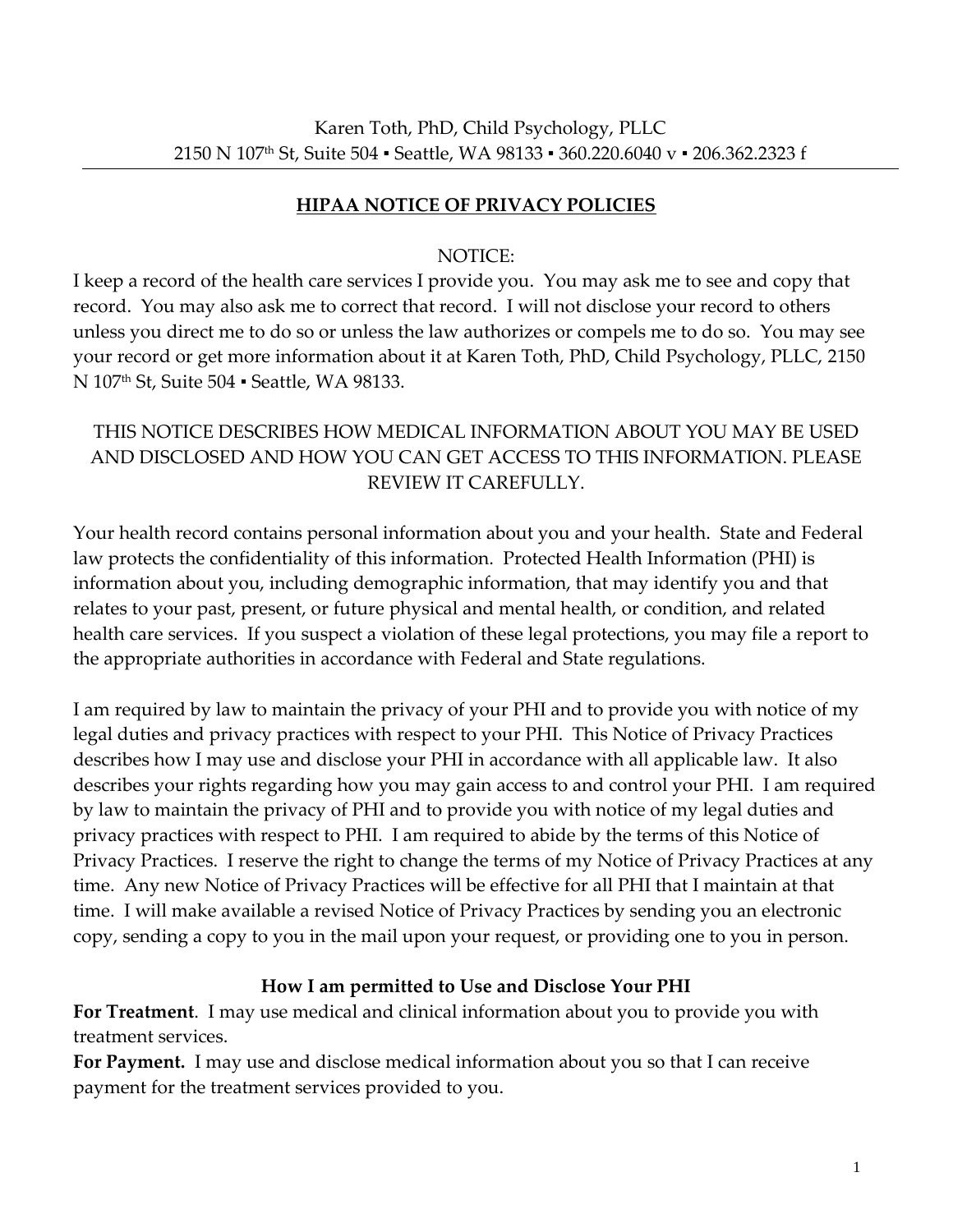**For Healthcare Operations**. I may use and disclose your protected PHI for certain purposes in connection with the operation of my professional practice, including supervision and consultation.

**Without Your Authorization**. State and Federal law also permits me to disclose information about you without your authorization in a limited number of situations, such as with a court order.

**With Authorization**. I must obtain written authorization from you for other uses and disclosures of your PHI. You may revoke such authorizations in writing in accordance with 45 CFR. 164.508(b)(5).

**Incidental Use and Disclosure.** I am not required to eliminate every risk of an incidental use or disclosure of your PHI. Specifically, a use or disclosure of your PHI that occurs as a result of, or incident to an otherwise permitted use or disclosure is permitted as long as I have adopted reasonable safeguards to protect your PHI, and the information being shared was limited to the minimum necessary.

## **Examples of How I May Use and Disclose Your PHI**

Listed below are examples of the uses and disclosures that I may make of your PHI. These examples are not meant to be a complete list of all possible disclosures, rather, they are illustrative of the types of uses and disclosures that may be made.

**Treatment**. Your PHI may be used and disclosed by me for the purpose of providing, coordinating, or managing your health care treatment and any related services. This may include coordination or management of your health care with a third party, consultation or supervision activities with other health care providers, or referral to another provider for health care services. **Payment**. I may use your PHI to obtain payment for your health care services. This may include providing information to a third-party payor, or, in the case of unpaid fees, submitting your name and amount owed to a collection agency.

**Healthcare Operations**. I may use or disclose your PHI in order to support the business activities of my professional practice including; disclosures to others for health care education, or to provide planning, quality assurance, peer review, or administrative, legal, financial, or actuarial services to assist in the delivery of health care, provided I have a written contract with the business that prohibits it from re-disclosing your PHI and requires it to safeguard the privacy of your PHI. I may also contact you to remind you of your appointments.

### **Other Uses and Disclosures That Do Not Require Your Authorization**

**Required by Law**. I may use or disclose your PHI to the extent that the use or disclosure is required by law, made in compliance with the law, and limited to the relevant requirements of the law. Examples of this type of disclosure include healthcare licensure related reports, public health reports, and law enforcement reports. Under the law, I must make certain disclosures of your PHI to you upon your request. In addition, I must make disclosures to the US Secretary of the Department of Health and Human Services for the purpose of investigating or determining my compliance with the requirements of privacy rules.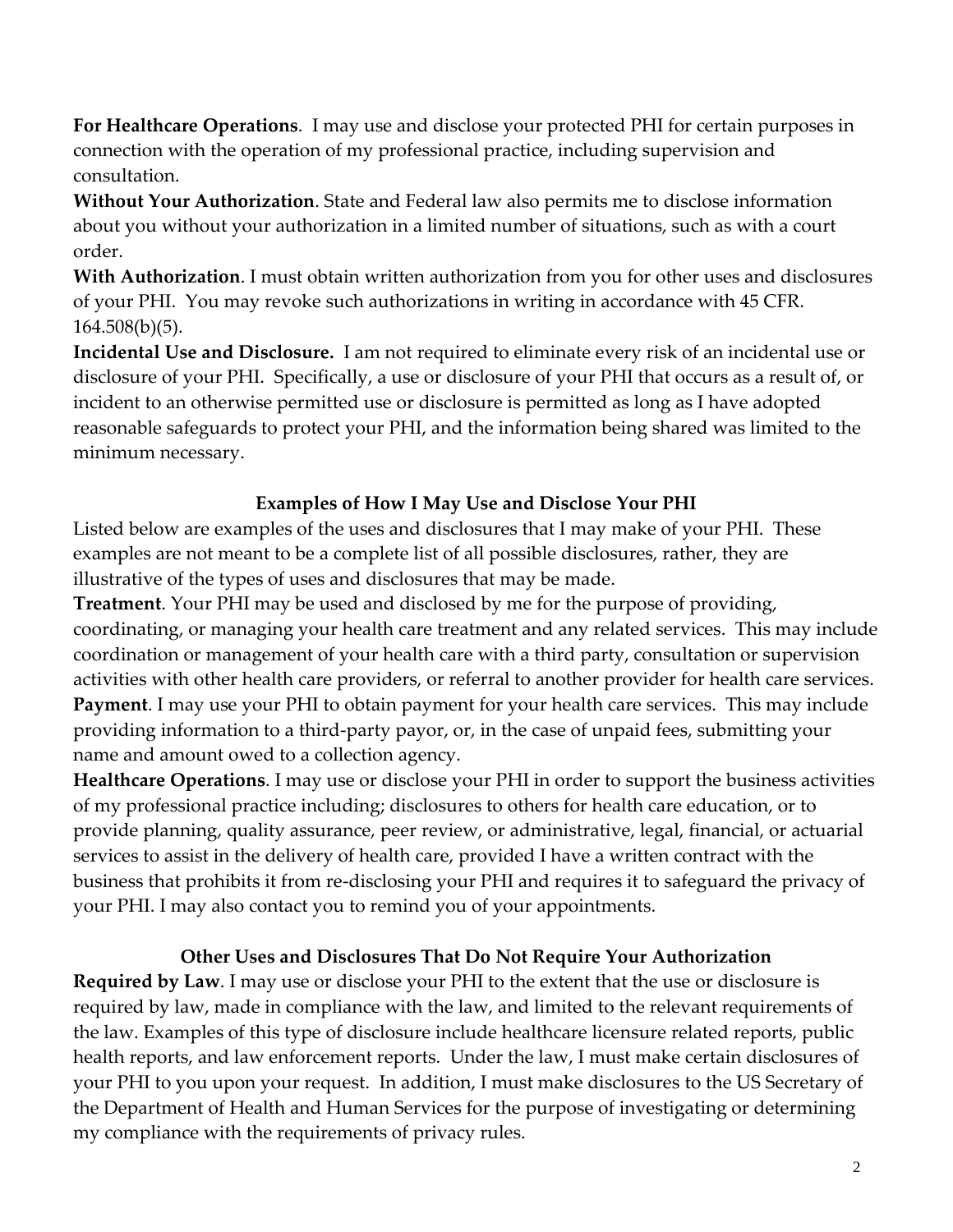**Health Oversight**. I may disclose PHI to a health oversight agency for activities authorized by law, such as audits, investigations, and inspections. Oversight agencies seeking this information include government agencies and organizations that provide financial assistance to the program (such as third-party payors) and peer review organizations performing utilization and quality control. If I disclose PHI to a health oversight agency, I will have an agreement in place that requires the agency to safeguard the privacy of your information.

**Abuse or Neglect**. I may disclose your PHI to a state or local agency that is authorized by law to receive reports of abuse or neglect. However, the information I disclose is limited to only that information which is necessary to make the required mandated report.

**Deceased Clients**. I may disclose PHI regarding deceased clients for the purpose of determining the cause of death, in connection with laws requiring the collection of death or other vital statistics or permitting inquiry into the cause of death.

**Research**. I may disclose PHI to researchers if (a) an Institutional Review Board reviews and approves the research and a waiver to the authorization requirement; (b) the researchers establish protocols to ensure the privacy of your PHI; and (c) the researchers agree to maintain the security of your PHI in accordance with applicable laws and regulations.

**Criminal Activity or Threats to Personal Safety**. I may disclose your PHI to law enforcement officials if I reasonably believe that the disclosure will avoid or minimize an imminent threat to the health or safety of yourself or any third party.

**Compulsory Process**. I may be required to disclose your PHI if a court of competent jurisdiction issues an appropriate order, and if the rule of privilege has been determined not to apply. I may be required to disclose your PHI if I have been notified in writing at least fourteen days in advance of a subpoena or other legal demand, no protective order has been obtained, and a competent judicial officer has determined that the rule of privilege does not apply.

**Essential Government Functions.** I may be required to disclose your PHI for certain essential government functions. Such functions include: assuring proper execution of a military mission, conducting intelligence and national security activities that are authorized by law, providing protective services to the President, making medical suitability determinations for U.S. State Department employees, protecting the health and safety of inmates or employees in a correctional institution, and determining eligibility for or conducting enrollment in certain government benefit programs.

**Law Enforcement Purposes***.* I may be authorized to disclose your PHI to law enforcement officials for law enforcement purposes under the following circumstances, and subject to specified conditions: as required by law (including court orders, court-ordered warrants, subpoenas) and administrative requests; to identify or locate a suspect, fugitive, material witness, or missing person; in response to a law enforcement official's request for information about a victim or suspected victim of a crime; to alert law enforcement of a person's death, if I suspect that criminal activity caused the death; when I believe that protected health information is evidence of a crime that occurred on my premises; if I reasonably believe that disclosure is necessary to prevent or lessen a serious and imminent threat to the health or safety of a yourself or any third party. and in a medical emergency not occurring on my premises, when necessary to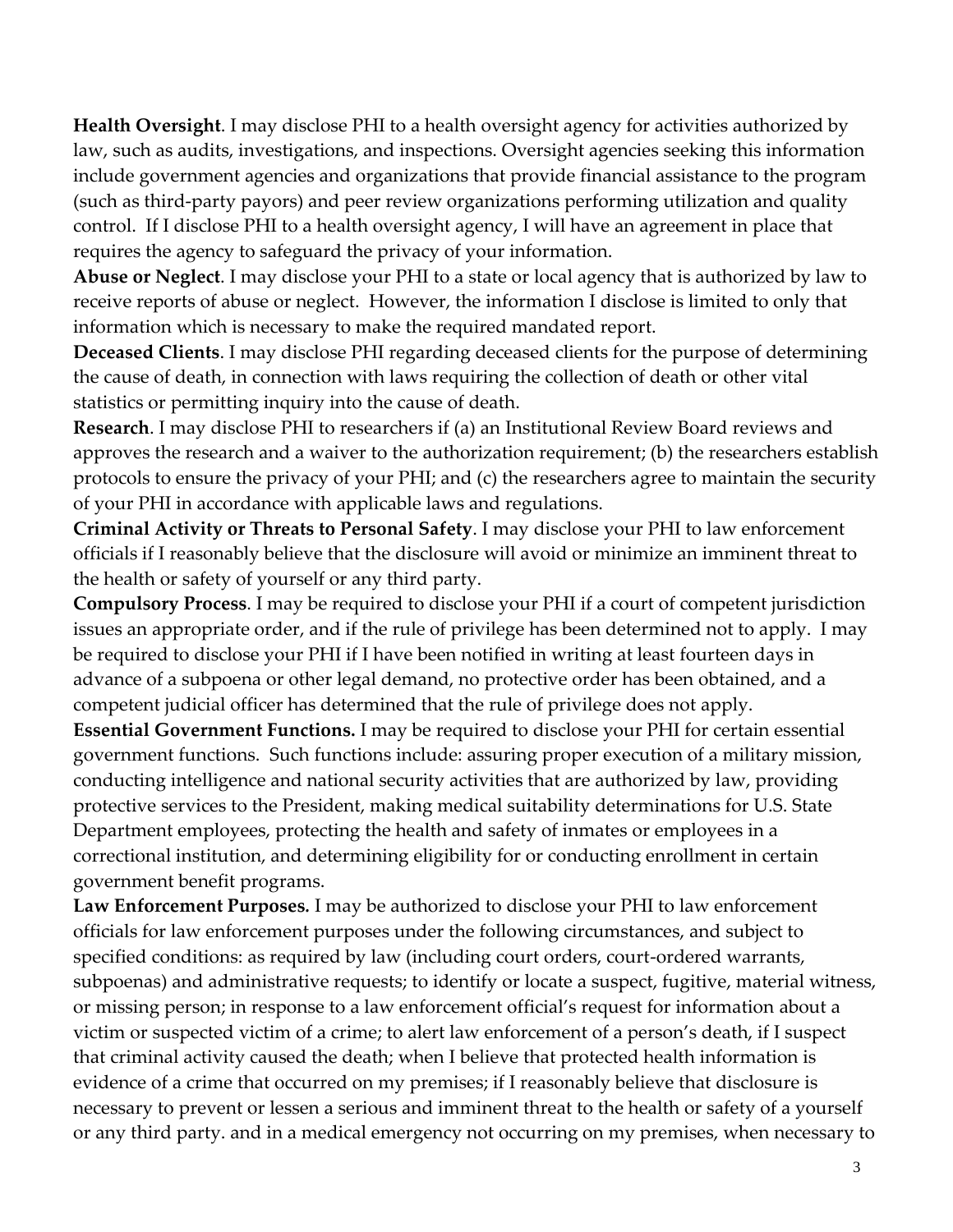inform law enforcement about the commission and nature of a crime, the location of the crime or crime victims, and the perpetrator of the crime.

**Psychotherapy Notes.** If kept as separate records, I must obtain your authorization to use or disclose psychotherapy notes with the following exceptions. I may use the notes for your treatment. I may also use or disclose, without your authorization, the psychotherapy notes for my own training, to defend myself in legal or administrative proceedings initiated by you, as required by the Washington Department of Health or the US Department of Health and Human Services to investigate or determine my compliance with applicable regulations, to avoid or minimize an imminent threat to anyone's health or safety, to a health oversight agency for lawful oversight, for the lawful activities of a coroner or medical examiner, as otherwise required by law, or with a valid court order.

### **Uses and Disclosures of PHI with Your Written Authorizatio**n

Other uses and disclosures of your PHI will be made only with your written authorization. I will not make any other uses or disclosures of your psychotherapy notes, I will not use or disclosure your PHI for marketing proposes, and I will not sell your PHI without your authorization. You may revoke your authorization in writing at any time. Such revocation of authorization will not be effective for actions I may have taken in reliance on your authorization of the use or disclosure.

#### **Your Rights Regarding Your PHI**

You have the following rights regarding PHI that I maintain about you. Any requests with respect to these rights must be in writing. A brief description of how you may exercise these rights is included.

**Right of Access to Inspect and Copy**. You may inspect and obtain a copy of your PHI that is contained in a designated record set for as long as I maintain the record. A "designated record set" contains medical and billing records and any other records that I use for making decisions about you. Your request must be in writing. I may charge you a reasonable cost-based fee for the copying and transmitting of your PHI. I can deny you access to your PHI in certain circumstances. In some of those cases, you will have a right of recourse to the denial of access. Please contact me if you have questions about access to your medical record.

**Right to Amend**. You may request, in writing, that I amend your PHI that has been included in a designated record set. In certain cases, I may deny your request for an amendment. If I deny your request for amendment, you have the right to file a statement of disagreement with me. I may prepare a rebuttal to your statement and will provide you with a copy of any such rebuttal. **Right to an Accounting of Disclosures**. You may request an accounting of disclosures made for treatment purposes or made as a result of your authorization, for a period of up to six years, excluding disclosures made to you. I may charge you a reasonable fee if you request more than one accounting in any 12-month period. Please contact me if you have questions about accounting of disclosures.